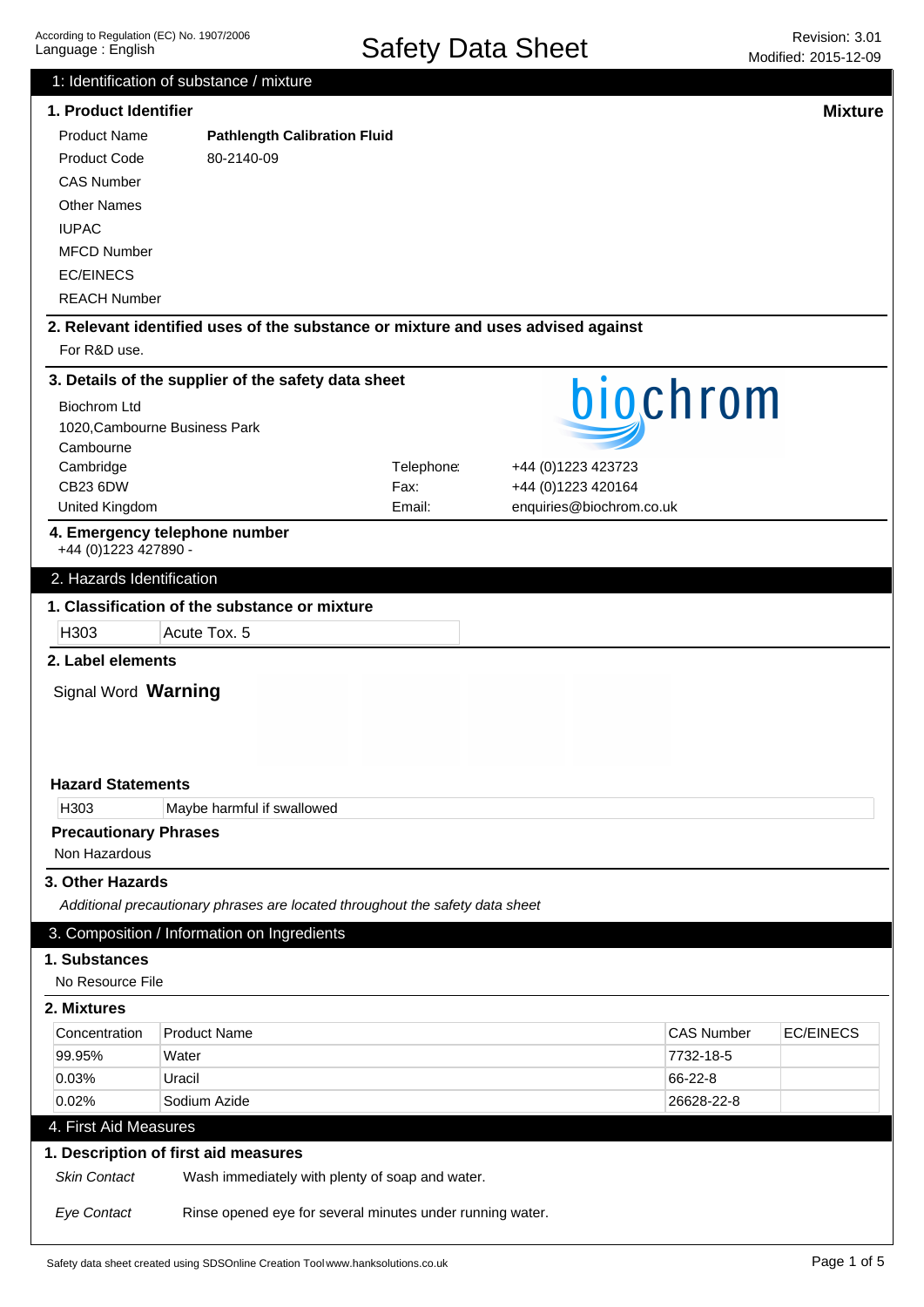Inhalation Move to fresh air in case of accidental inhalation of vapours.

### **2. Most important symptoms and effects**

Ingestion Wash out mouth with water.

No symptoms.

## **3. Indication of any immediate medical attention**

No additional measures required

#### 5. Firefighting measures

| 1. Extinguishing Media |               |  |
|------------------------|---------------|--|
| Suitable               | Not flammable |  |
| Unsuitable             | Not flammable |  |

## **2. Special Hazards arising from the substance or mixture**

Not flammable

#### **3. Advice for Fire Fighters**

No special measures required.

#### 6. Accidental Release Measures

#### **1. Personnal Precautions**

Remove all incompatible materials as outlined in section 10 of SDS.

#### **2. Environmental Precautions**

No special measures required.

#### **3. Methods & Materials**

Wash the spillage site with large amounts of water.

#### **4. Preventing the occurence of secondary hazards.**

Not applicable

### 7.Handling and Storage

## **1. Personnal Precautions**

| Safe Handling                                     | No special requirements. |
|---------------------------------------------------|--------------------------|
| <b>Protection against</b><br>explosions and fires | No special requirements  |

#### **2. Conditions for safe storage, including any incompatibilities**

Other advice No further information available. Maintaining Integrity Storage Controls Managing Storage Risks Store in original containers. No special requirements No special requirements

#### **3. Specific End Uses**

The end use(s) have not been fully determined. The substance is supplied for Research and Development purposes by professionals only.

## 8. Exposure Controls/Personal Protection

#### **1. Control Parameters**

No Data Available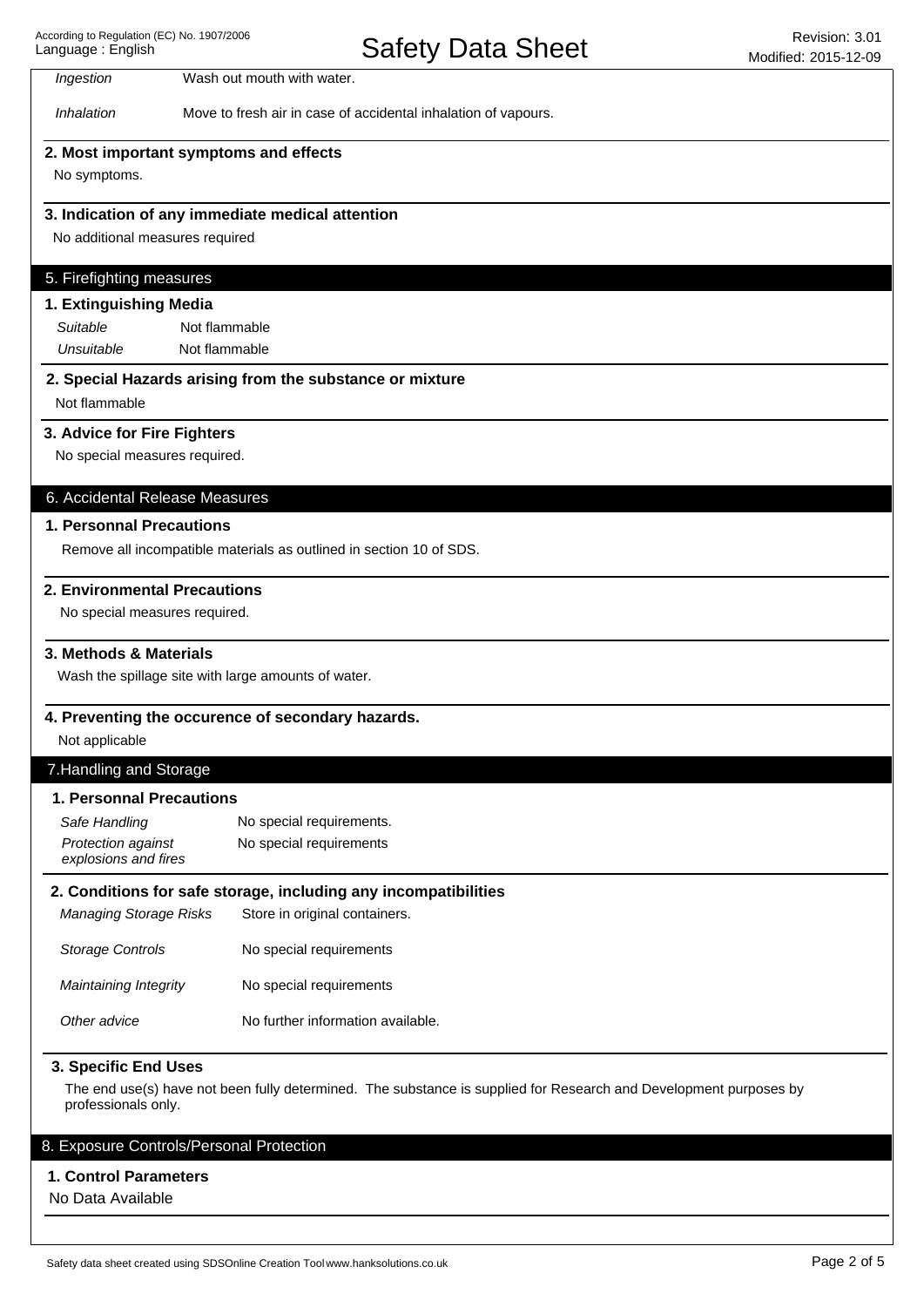| 2. Exposure Controls                        |                                                                                            |  |
|---------------------------------------------|--------------------------------------------------------------------------------------------|--|
| General protective and<br>hydgiene measures | The standard precautionary measures should be adhered to when handling                     |  |
| <b>Engineering measures</b>                 | Do not transfer through metal tubing or pipes. Transfer with plastic or glass recommended. |  |
| Eye / Face Protection                       | Safety Glasses.                                                                            |  |
| Hand protection                             | Nitrile gloves.                                                                            |  |
| Respiratory protection                      | Respiratory protection not required.                                                       |  |
| Skin protection                             | Protective clothing.                                                                       |  |
| Other personal protection<br>advice         | No data.                                                                                   |  |

## 9. Physical and Chemical Properties

### **1. Physical and Chemical Properties**

| Appearance                                   | Colourless        |
|----------------------------------------------|-------------------|
| Odour                                        | None              |
| Odour threshold                              | No Data Available |
| <b>PH</b>                                    | <b>Neutral</b>    |
| Melting point / Freezing point               | No Data Available |
| Initial boiling point and boiling range      | No Data Available |
| Flash point                                  | No Data Available |
| Evaporation rate                             | No Data Available |
| Flammability(solid,gas)                      | Non flammable     |
| Upper/lower flammability or explosive limits | No Data Available |
| Vapour pressure                              | No Data Available |
| Vapour density                               | No Data Available |
| Relative density                             | No Data Available |
| Solubility(ies):                             | No Data Available |
| Partition coefficient: n-octanol/water       | No Data Available |
| Auto-ignition temperature                    | No Data Available |
| Decomposition temperature                    | No Data Available |
| Viscosity                                    | No Data Available |
| <b>Explosive properties</b>                  | No Data Available |
| Oxidising properties                         | No Data Available |

## **2. Other Information**

Do not mix with solution of heavy metals

## 10. Stability and Reactivity

## **1. Reactivity**

Do not mix with solutions of heavy metals

## **2. Stability**

Stable under normal conditions.

### **3. Possibility of Hazardous Reactions**

Do not mix with solutions of heavy metals

## **4.Conditions to Avoid**

Incompatible products

## **5. Incompatible Materials**

Metals.

## **6. Hazardous Decomposition Products**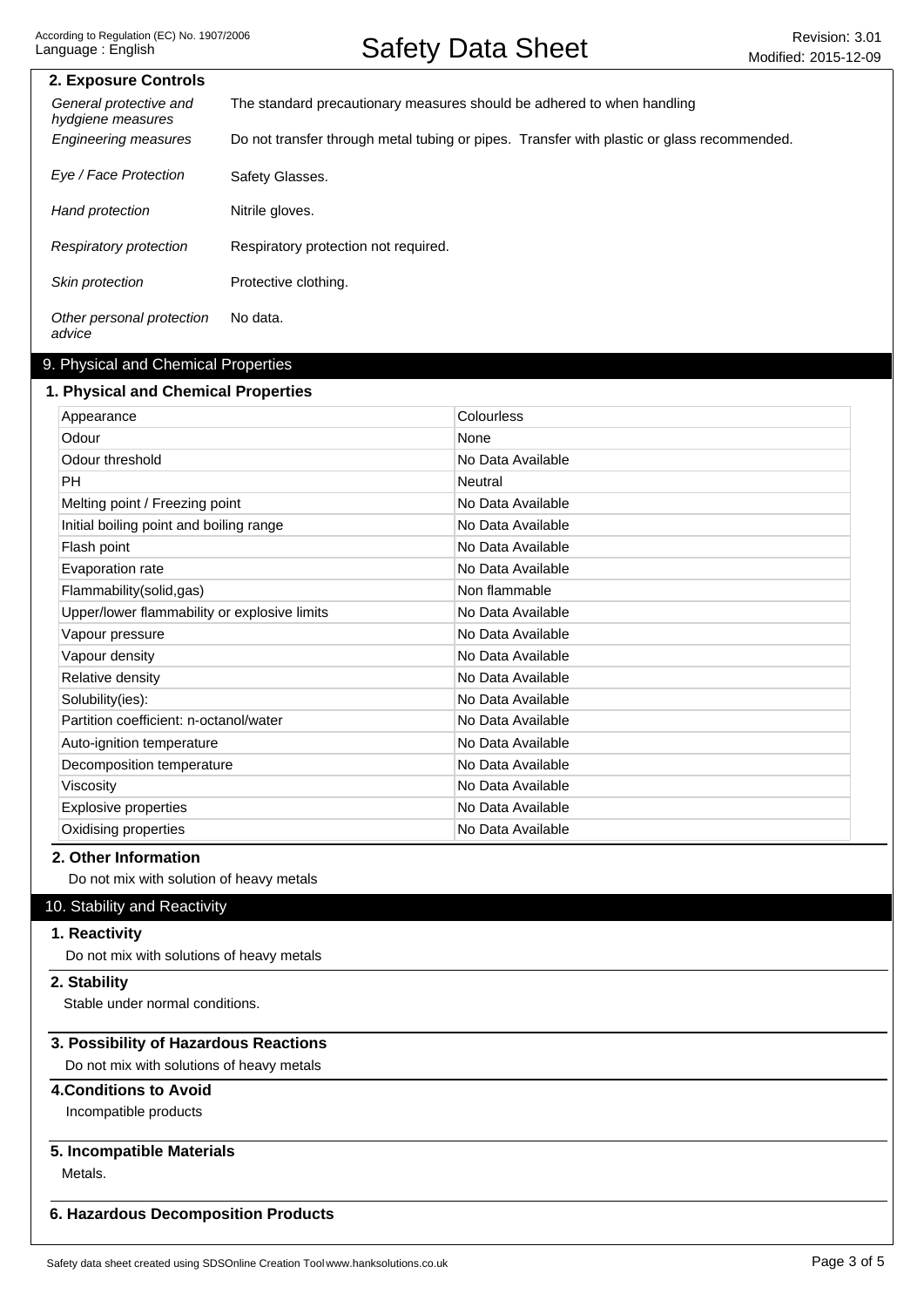| Not applicable                                       |                                                                                                                    |
|------------------------------------------------------|--------------------------------------------------------------------------------------------------------------------|
| 11. Toxicology information                           |                                                                                                                    |
| 1. Information                                       |                                                                                                                    |
| <b>Acute Toxicity</b>                                | The LDLO (humans) for sodium azide is 14mg/kg. Equivalent to 700mg for a 50kg human. The<br>bottle content is 2mg. |
| Skin corrosion/irritation                            | No known hazard                                                                                                    |
| Serious eye<br>Damage/irritation                     | No known hazard                                                                                                    |
| Respiratory or skin<br>sensitisation                 | No known hazard                                                                                                    |
| Germ Cell mutagenicity                               | No information available                                                                                           |
| Carcinogenicity                                      | No information available                                                                                           |
| Reproductive toxicity                                | No information available                                                                                           |
| STOT-single exposure                                 | No information available                                                                                           |
| STOT-repeated exposure                               | No information available                                                                                           |
| Aspiration hazard                                    | No information available                                                                                           |
| 12. Ecological Information<br>1. Toxicity            |                                                                                                                    |
| Non hazardous                                        |                                                                                                                    |
| 2. Persistance and degradability                     |                                                                                                                    |
| Non hazardous                                        |                                                                                                                    |
| 3. Bio-Accumulative Potential<br>Non hazardous       |                                                                                                                    |
| 4. Mobility and Soil<br>Non hazardous                |                                                                                                                    |
| 5. Results of PBT & vPvB assessment                  |                                                                                                                    |
| Non hazardous                                        |                                                                                                                    |
| 6. Other adverse effects<br>No information available |                                                                                                                    |
| 13. Disposal Considerations                          |                                                                                                                    |
| 1. Waste Treatment Methods                           |                                                                                                                    |
|                                                      |                                                                                                                    |

Disposal of Packaging Disposal must be made according to official regulations.

# 14. Transport Information

### **Air (ICAO)**

| -1.  | UN Number:                                         |
|------|----------------------------------------------------|
| -2.  | <b>Shipping Name: Non Hazardous</b>                |
| - 3. | <b>Transport hazard class(es): :</b><br>Sub Class: |